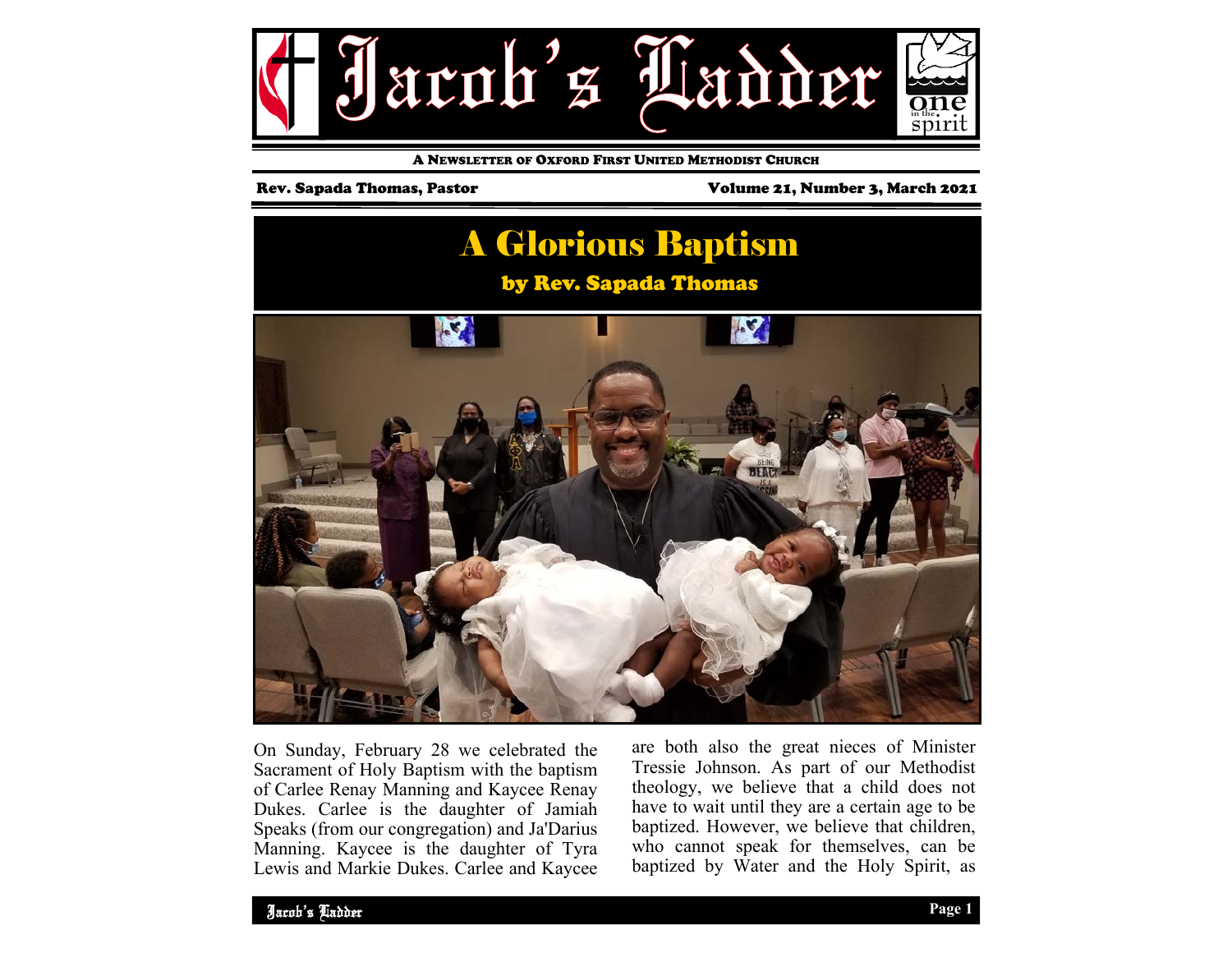their parents speak for them, to grow in their knowledge and relationship with God as they grow. Therefore, Carlee and Kaycee's parents and sponsors, along with our congregation, vowed, before God, to help them grow into

the knowledge and love of Jesus Christ until they are able to go through confirmation. Let us celebrate with the families of Carlee and Kaycee, as we welcome them as sisters into the Body of Christ.



# Leading and Showing Love by Serving

by Minister Gracie Spearman

### "I have given you an example, that you should do as I have done to you." JOHN 13:15

In this scripture, Jesus set an example for us to follow, after washing his disciples feet. Jesus showed us an act of love, humility and service to others. He encourages us to follow His lead and serve one another. Jesus our Lord never placed Himself in a position above others. Jesus led by serving and loved by serving by washing feet, feeding thousands, walking to visit and heal the sick

to serve and help our neighbor and serve our and raising the dead. Mother Theresa once quoted "If you can't feed a hundred people than feed just one." Oxford First Family, we are called to be the hands and feet of Jesus, we are called to look for every opportunity community through generosity. This country would not be what it is today, without all of our dedicated mens and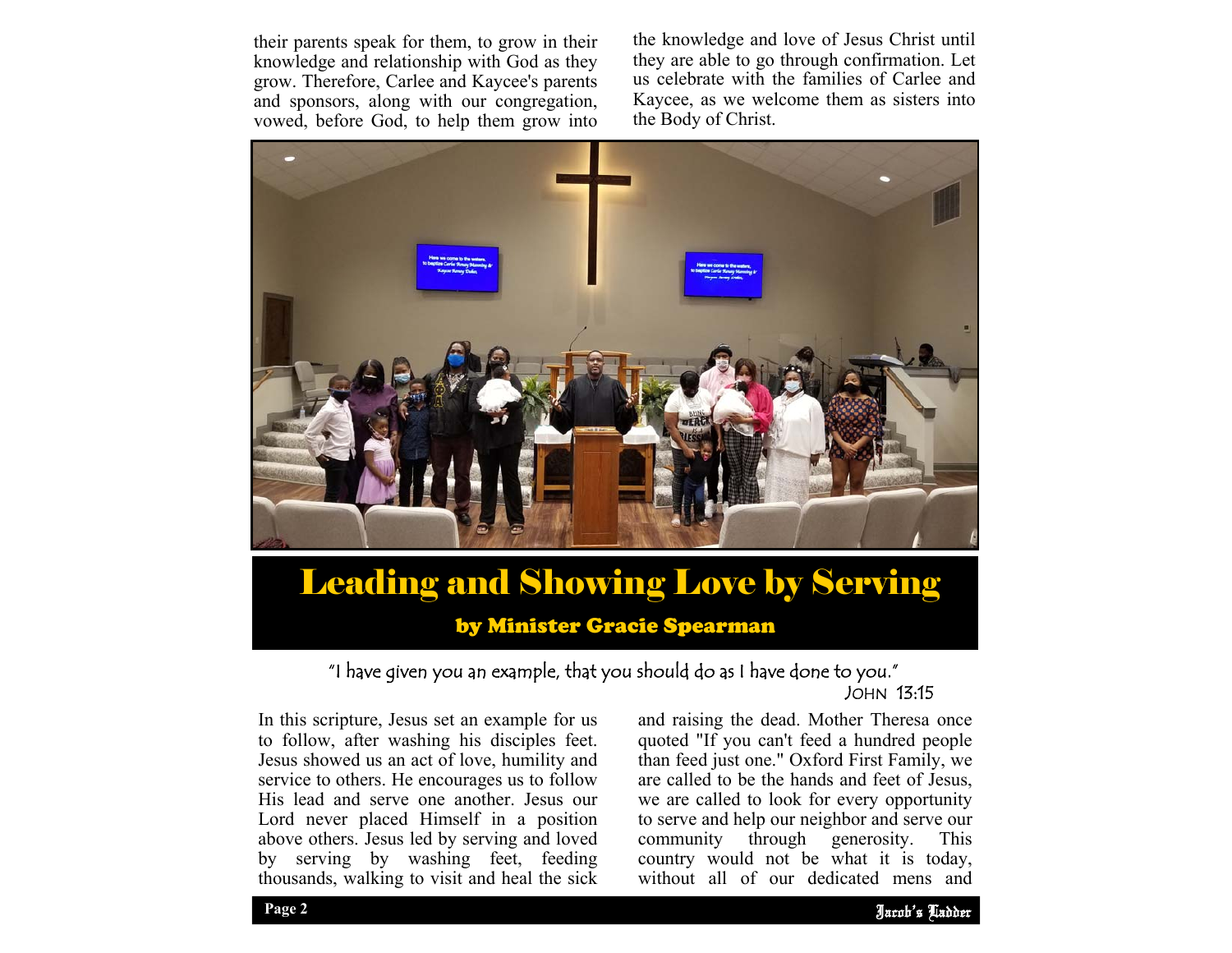women that serve our country and community. Therefore when the call was put out by Mr Algood, who manage The Oxford Emergency Management, and posted by our own Barbara Wortham's Facebook page, asking the community for help to feed breakfast for the Vaccination Workers, which consisted of 40 National Guardsmen and 30 Healthcare workers that was not provided by the state. Some of them had driven 2 to 3 hour distances from Lafayette



county. Being led by the Holy Spirit, the Oxford First Outreach Ministry acting as only we could, "here I am Lord, send me". Oxford First, we must be the change we hope to see in our community. What we do matter, and we can do it by serving others as Jesus have set the example for us. On behalf of Pastor Sapada Thomas and the Oxford First Mission Outreach and Food Ministry we thank you for your generous donations and we love you! God Will Not Forget!



## Renewal

### by Rev. Sapada Thomas

ACTS 2:42-44 "They devoted themselves to the apostles**'** teaching and to fellowship, to the breaking of bread and to prayer. Everyone was filled with awe at the many wonders and signs performed by the apostles. All the believers were together and had everything in common."

It has been so long since we have been able to do this!!! In some sense, it seems as this Scripture in Acts 2 has lost its meaning. We have not been able to "devote ourselves to the apostles' teaching", "fellowship, and "all the

believers were together". This has been extremely difficult for the church and our members. It seems we have lost our connection that gives us life and energy. Thanks be to God, He has kept us through